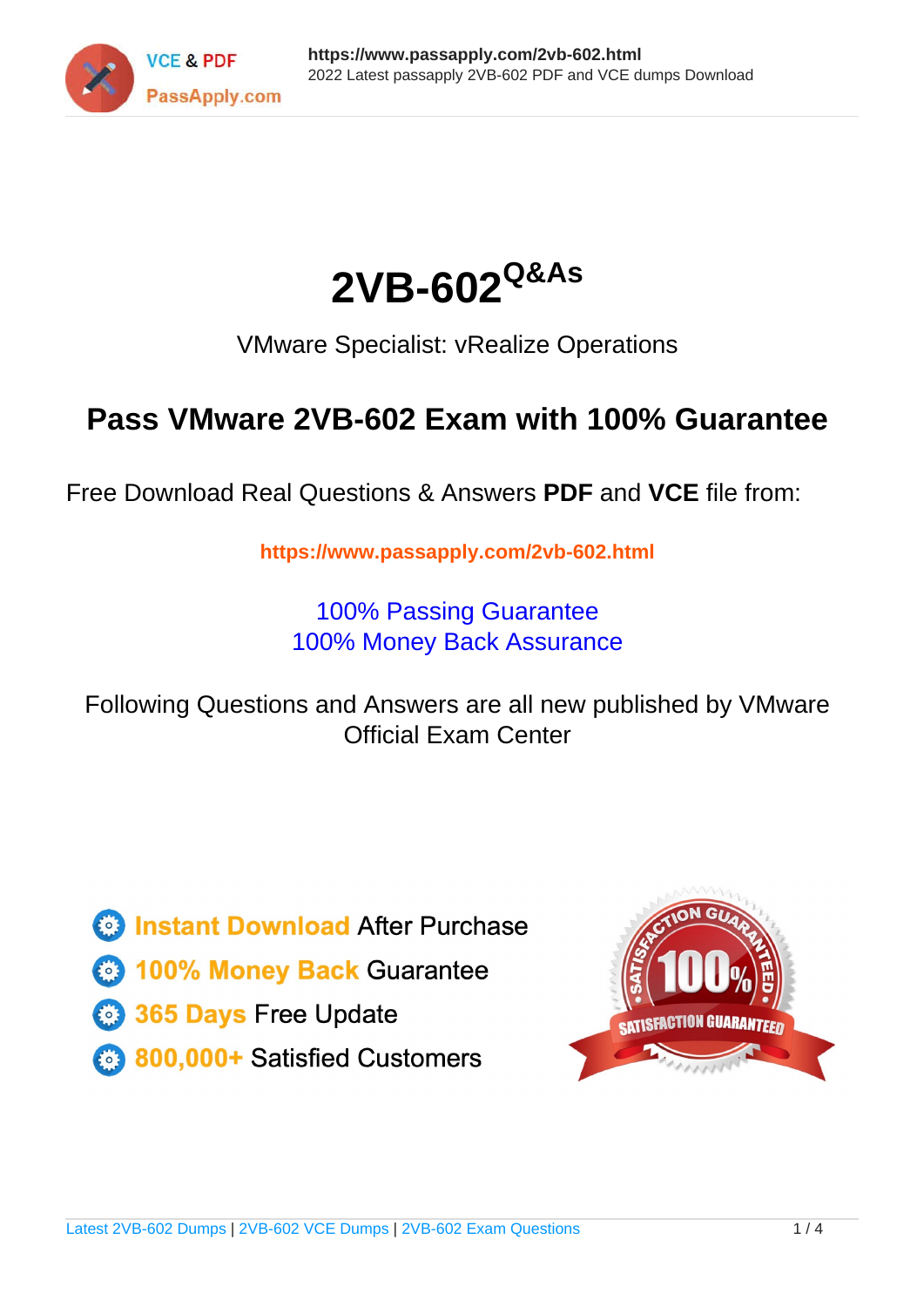

### **QUESTION 1**

After running the Rebalance Container action, where can a user view the status and verify all of the virtual machines were moved? (Choose the best answer.)

- A. Recent Tasks
- B. Home Screen
- C. Alerts tab
- D. Workload Utilization dashboard
- Correct Answer: A

Reference https://pubs.vmware.com/vrealizeoperationsmanager-62/index.jsp?topic=%2Fcom.vmware.vcom.core.doc% 2FGUID-92F9F9E0-2D6F-487F-90DE-C5940EE43494.html

### **QUESTION 2**

Which three methods can be used to add users to vRealize Operations? (Choose three.)

- A. Through the integration with vSphere.
- B. The vRealize Operations API.
- C. Add user dialog in Access Control.
- D. The import users dialog in Access Control.
- E. The import from VMware Identity Manager dialog in authentication sources.

Correct Answer: CDE

# **QUESTION 3**

What are the possible roles that can be assigned when deploying a vRealize Operations appliance? (Choose the best answer.)

- A. Master, Master Replica, Data, Remote Collector
- B. Master, Analytics, Remote Collector, Child
- C. Master, Backup, Analytics, Remote Collector
- D. Parent, Child, Remote Collector

Correct Answer: A

Reference http://pubs.vmware.com/vrealizeoperationsmanager-6/topic/com.vmware.ICbase/PDF/vrealize-operationsmanager-60-vapp-deploy-guide.pdf (p.10)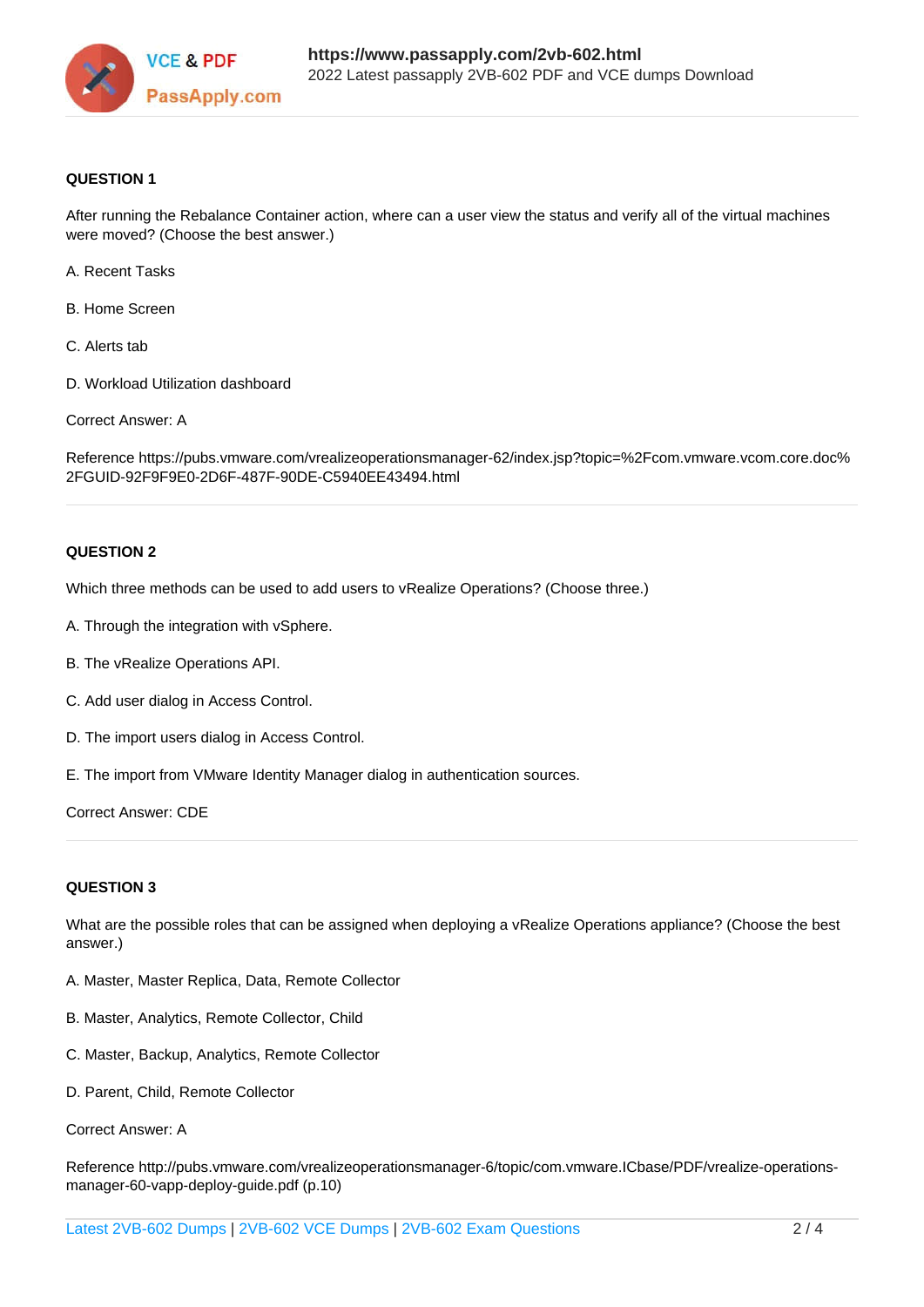

# **QUESTION 4**

What are two reasons to use a Remote Collector? (Choose two.)

- A. To extend the vRealize Operations Manager cluster once the maximum allowed number of data nodes have run out.
- B. To navigate firewalls.
- C. To connect two separate vRealize Operations Manager clusters together.
- D. To connect to and collect from remote data sources.

Correct Answer: AB

Reference: https://pubs.vmware.com/vrealizeoperationsmanager-6/index.jsp?topic=%2Fcom.vmware.vcom.core.doc%2 FGUID-263F9219-E801-4383-8A59-E84F3D01ED6B.html

### **QUESTION 5**

What are three actions that are managed in the Policies section of vRealize Operations? (Choose three.)

- A. Enable a custom profile to show up on the Capacity Remaining badge.
- B. Change the length of time to retain time series data in the system.
- C. Override a threshold value in a symptom definition.
- D. Disallow an actionable recommendation from being executed.
- E. Configure integration with an Active Directory authentication source.

Correct Answer: ACE

[Latest 2VB-602 Dumps](https://www.passapply.com/2vb-602.html) [2VB-602 VCE Dumps](https://www.passapply.com/2vb-602.html) [2VB-602 Exam Questions](https://www.passapply.com/2vb-602.html)